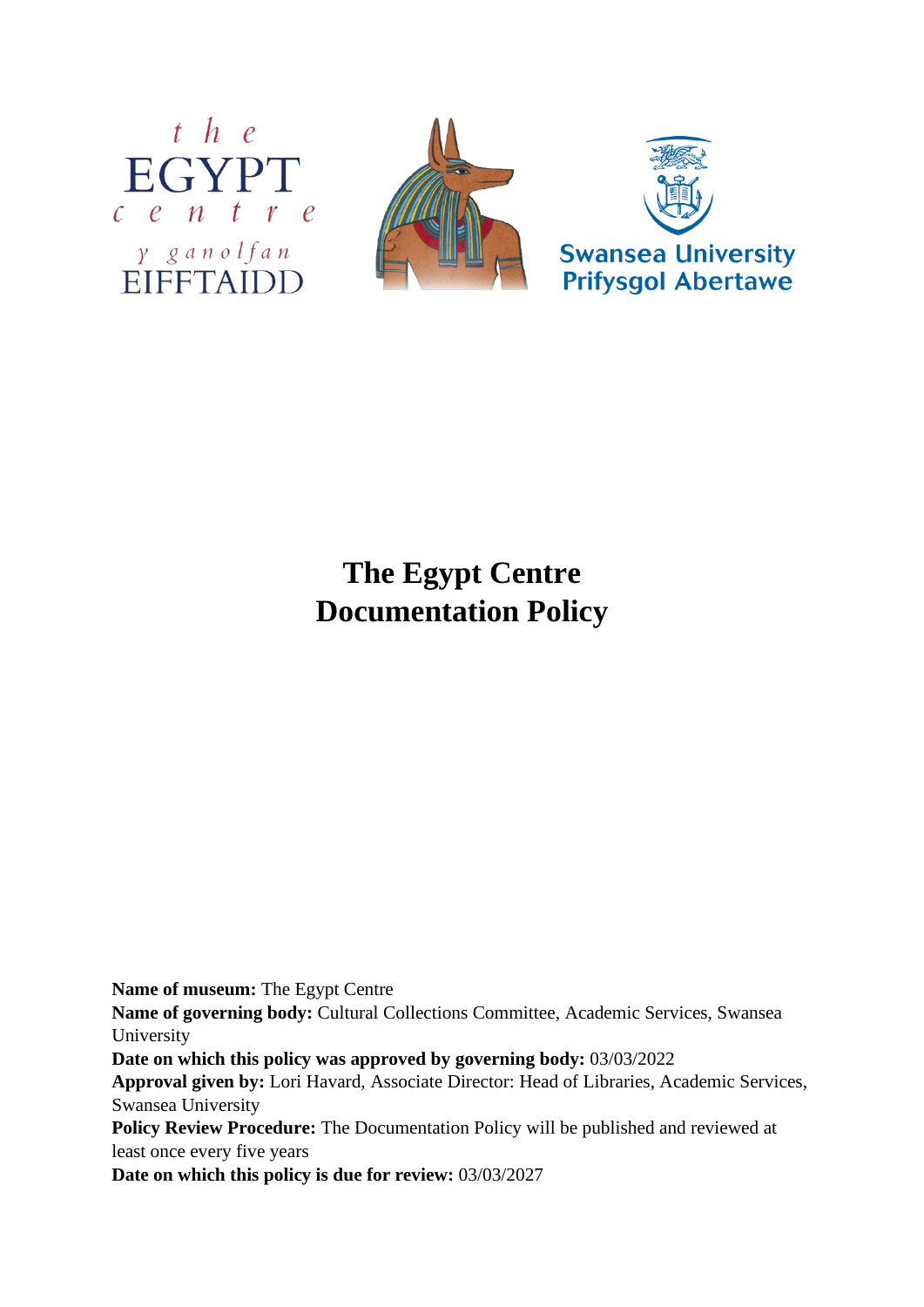## **1. Introduction**

- 1.1. This documentation policy relates to the collection held by The Egypt Centre. The policy was compiled in December 2021 and will be regularly reviewed, updated, and reapproved (at least once every 5 years).
- 1.2. The Mission Statement of the Egypt Centre is: The Egypt Centre aims to collect, interpret, and care for Egyptian archaeological material and related documentation in order to enhance the education and cultural life of Wales and beyond, now and in the future. The Egypt Centre has three core roles: widening participation, education, and preservation of the collection. To this end, it is recognised that documentation is a vital activity and enables the Museum to carry out its mission.
- 1.2.1. Documentation is used to widening participation, to ensure that as much information as possible is available to as many as possible. A computerised and digitised system is particularly useful in this respect. For those unable to use a computerised system, the Egypt Centre can produce printed information. The Egypt Centre allows access to all, except sensitive information, to anyone requiring it. The documentation system is designed to aid both public and academic enquiries. Thus, searches to the database may be made using common names and/or popular themes; or can employ specialist terminology. In order to ensure as wide access to the database as possible, the core catalogue of all artefacts (see 2.11) is available on the internet upon a searchable database and also within wider systems such as Europeana. Additionally, information on selected artefacts can be accessed via our web page and our blog.
- 1.2.2. The ability to use the computerised system to cross-reference means that it is easier to use the documentation system when planning educational activities. Additionally, documentation is taught to undergraduate students at Swansea University by Egypt Centre staff. The Egypt Centre's documentation system is used as an example.
- 1.2.3. The documentation system is used to record the condition of artefacts, including the recording of audit checks and conservation work.
- 1.3. Information on the collection and history of its documentation can be seen in the Forward Plan and in the Collection Development Policy, both available on request from the Egypt Centre.
- 1.4. The means by which documentation is carried out is given in the Documentation Procedural Manual, which is available from the Egypt Centre upon request.
- 1.5. Documentation is the responsibility of curatorial staff, though documentation activities may be carried out by other staff trained in documentation procedures, and by supervised volunteers.